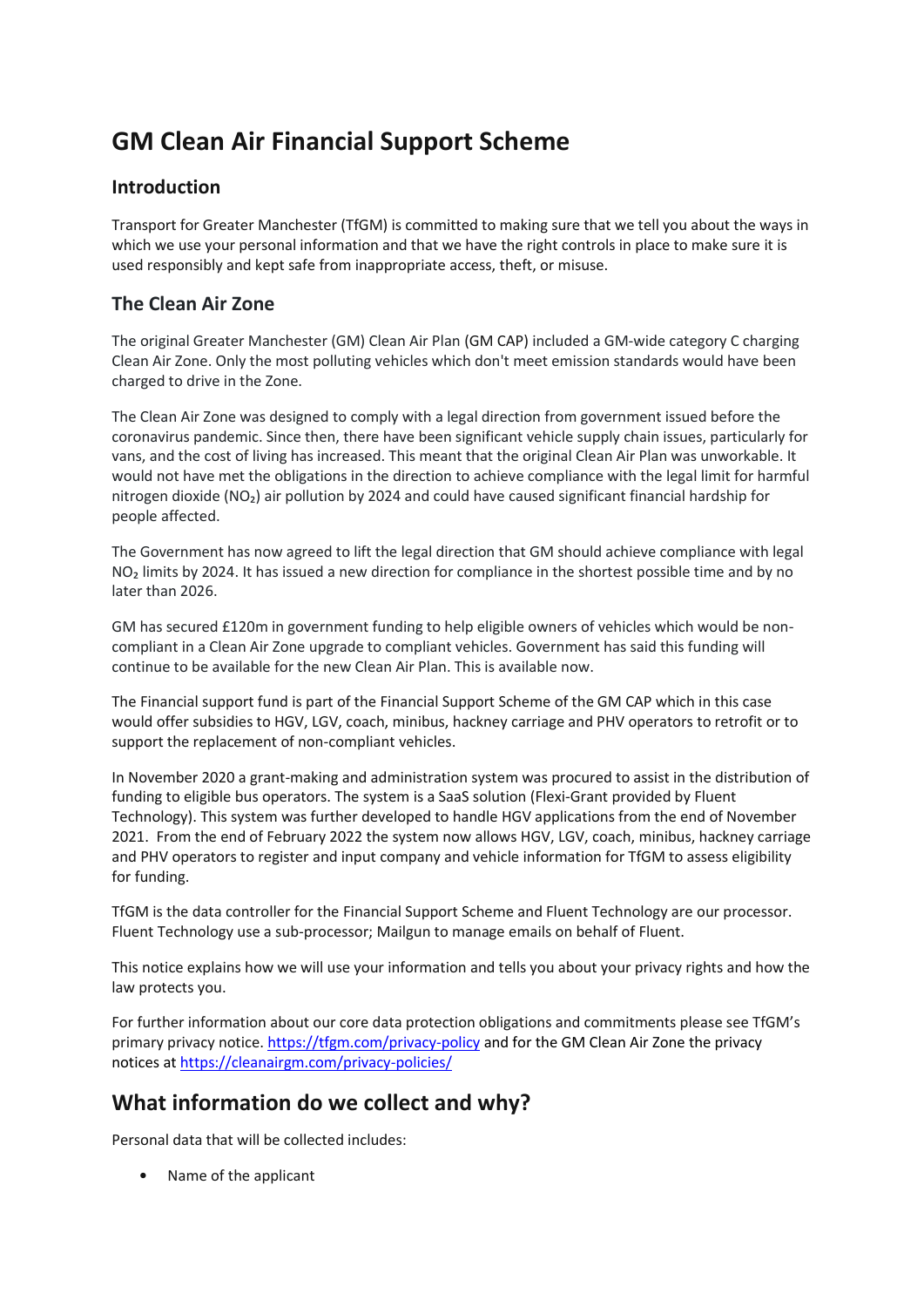- Organisation Email address
- Organisation Address/postcode
- Organisation phone number
- Personal email address, address, and telephone number

Other data that may be collected depending on organisation and vehicle types includes:

- Company Number / Financial Conduct Authority Number / Charity Number
- HGV Operator Licence Number
- Vehicle registered address
- Vehicle Details
- Taxi licensing information
- Calls made to the dedicated TfGM contact number will be recorded for monitoring and training purposes.

This information is required to be able to process your application and administer the funds.

We may also use this data to contact you at a later date for the evaluation of the Financial Support Scheme.

## **How do we keep your information safe?**

TfGM is committed to the security of the information we collect, and we use reasonable measures to prevent unauthorised access to that information. We are required to demonstrate that our solutions meet the required levels of personal, procedural, policy, data and technical security. We will only process personal information for the purposes it has been collected or subsequently authorised. Fluent and the Flexi-Grant system are IS027001 certified and Cyber Essentials Certified. All electronic consultation information will be encrypted with a secure password. Fluent and TfGM will restrict access to your personal information.

# **How long is the information kept for?**

TfGM will only hold your data for as long as necessary. Information will be kept for a minimum of 5 years from the allocation of the grant plus a further 2 years. Your information will then be securely deleted unless we are obligated to keep the data for any lawful purpose.

### **Where is the data processed?**

The data within the Flexi-Grant system is stored and processed within the UK, however Mailgun will be used to manage emails to and from Flexi Grant, and this data will be hosted and processed in the EU.

For any further information about how your data is processed by them please click on the below link:

<https://www.mailgun.com/gdpr/>

### **Lawful basis for processing your information**

Our lawful basis for processing under GDPR is:

• **GDPR Article 6(1)(e):** the processing is necessary for the performance of its official tasks carried out in the public interest

### **Who will we share your information with?**

The information collected will be stored in the Flexi-grant system and will be used by TfGM. In the event that large volumes of applications are received TfGM have contracted with a third party, ESP, to help with